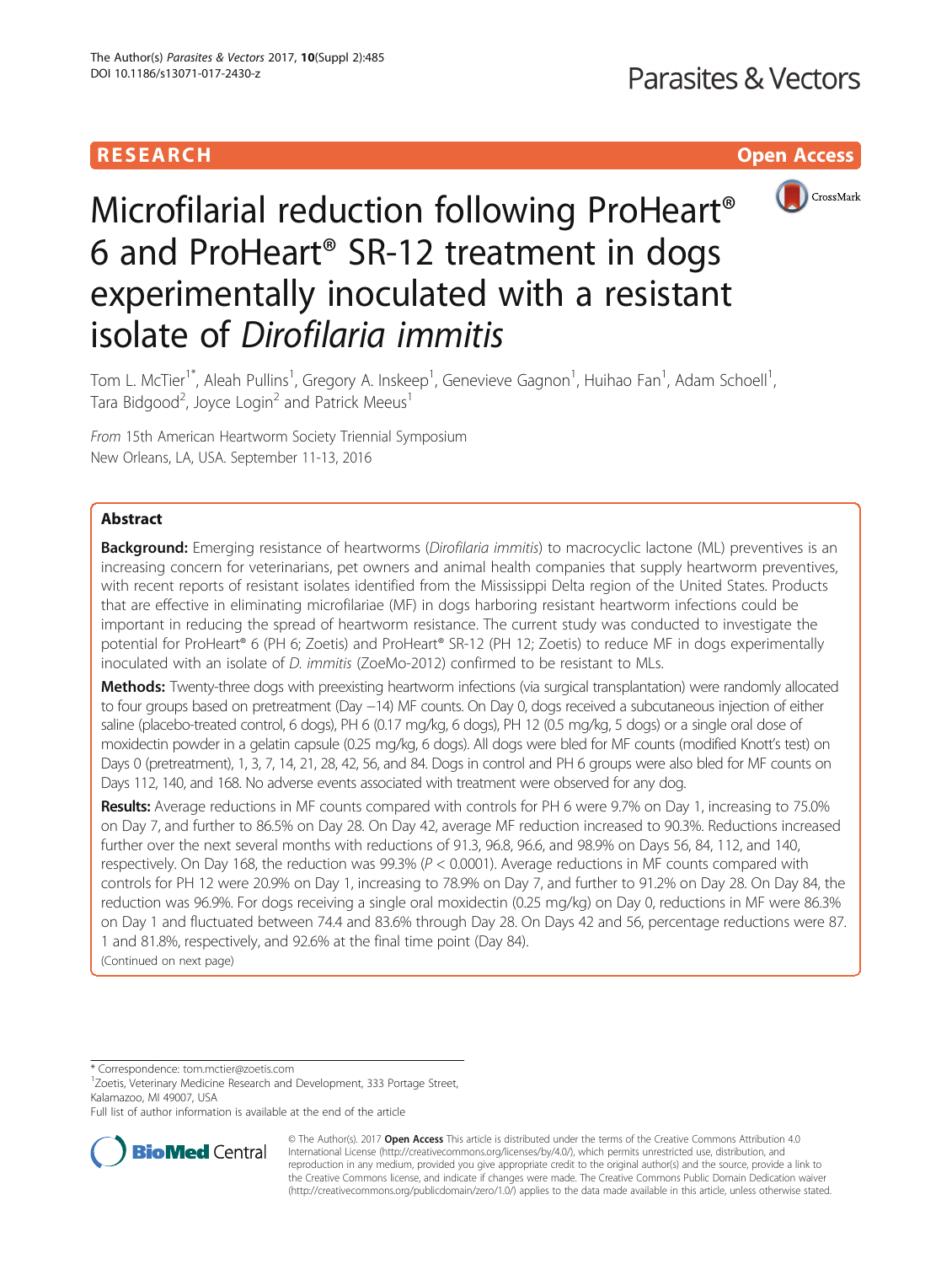## (Continued from previous page)

Conclusion: Both PH 6 and PH 12 were highly effective in reducing the MF levels of a confirmed ML-resistant heartworm isolate following a single dose.

Keywords: ProHeart® 6, ProHeart® SR-12, Moxidectin, Macrocyclic lactone, Canine heartworm, Dirofilaria immitis, Microfilaria, Resistance

## Background

Resistance of the canine heartworm, Dirofilaria immitis, to macrocyclic lactone (ML) preventive medications is now well documented [\[1](#page-5-0)–[3\]](#page-5-0). Much is yet to be learned, however, about the nature and extent of this resistance in natural populations. A better understanding of the epidemiology and transmission dynamics of heartworm in areas where resistant strains of heartworm occur is necessary to estimate how this resistance may spread. Work is being undertaken to gain more information on these factors, but the progress is somewhat slow due to the complicated and multifaceted aspects of this inquiry [\[4, 5](#page-5-0)]. Baseline survey data on the current level and geographical distribution of resistance are required, along with factors underlying and contributing to the development and the spread of this resistance.

Reducing the availability of resistant microfilariae in nature for transmission to other competent hosts would be beneficial in reducing the spread of resistant heartworms. Recent publications have shown that several ML-based products that were originally potent microfilaricides failed to substantially reduce or clear some dogs of circulating microfilariae (MF) later identified as resistant [[3, 6, 7\]](#page-5-0). However, there have been no reports on the microfilaricidal activity of ProHeart® 6 (PH 6) (Zoetis) or ProHeart® SR-12 (PH 12) (Zoetis) against resistant heartworm MF. The purpose of the current investigation was to determine the activity of PH 6 and PH 12 in reducing microfilarial levels in dogs surgically implanted with a resistant isolate (ZoeMO-2012) of D. immitis (see "D. immitis Isolate" following).

## Methods

## Ethical approval

The study was a masked, negative placebo-controlled, randomized laboratory efficacy study conducted in Michigan, USA. Study procedures were conducted in accordance with the VICH guidelines (GL19) [[8\]](#page-5-0). Masking of the study was assured through the separation of functions. All personnel conducting observations or animal care or performing infestations and counts were masked to treatment allocation. The protocol for this study was approved by the Zoetis Institutional Animal Care and Use Committee (IACUC), and the study was conducted in accordance with state and national/international regulations regarding animal welfare.

#### Animals

Twenty-five (25) dogs with preexisting adult heartworm infections, established via surgical transplantation (10 pairs of adult heartworms) [[9](#page-5-0)] with an isolate (ZoeMO-2012 isolate), confirmed to be resistant to MLs [[10](#page-5-0), [11](#page-5-0)] were available for this study. The dogs had not been treated with a monthly oral preventive dose of a ML for at least 180 days before inoculation with heartworms. Dogs were identified individually by unique numeric ear tattoo or digital microchip. For at least 14 days prior to treatment, dogs were acclimated to the study facilities. For the duration of the study, dogs were housed in individual enclosures, which prevented physical contact with adjacent animals. Dogs were offered water ad libitum and were fed an appropriate standard commercial canine diet. Prior to inclusion in the study, dogs were examined for overall general physical health and study suitability.

## D. immitis isolate

The heartworm isolate used in this study was designated ZoeMo-2012. A blood sample was collected from a heartworm-positive dog, originally from Pittsfield, Illinois, USA, on December 4, 2012, which was used to infect Aedes aegypti (Liverpool strain) mosquitoes. On December 19, 2012, two dogs were each inoculated with 50 infective larvae (L3) that developed in these mosquitoes. On July 18, 2013, these two dogs were positive for MF on a modified Knott's test, validating passage of this isolate. This isolate was taken from the same parent dog from which the original JYD-34 isolate had been taken 2.5 years earlier (John McCall, personal oral communication, August 2013). The dog had been maintained in mosquito-proof quarters with no additional macrocyclic lactones administered during the intervening time from JYD-34 isolation to ZoeMo-2012 isolation.

#### Design

On Day −14, 2 weeks prior to treatment, dogs were tested for adult D. immitis antigen and were examined by the modified Knott's method for MF. Animals with MF counts >1000 MF/mL and that had positive results on a heartworm antigen (DiroCHEK®; Zoetis) test on Day −14 were included in the study. Two of the 25 dogs available for the study did not meet the minimum requirement for MF on Day −14 and were excluded from the study. The remaining 23 animals were randomly allocated to four treatments based on MF counts as follows: placebo-treated control (six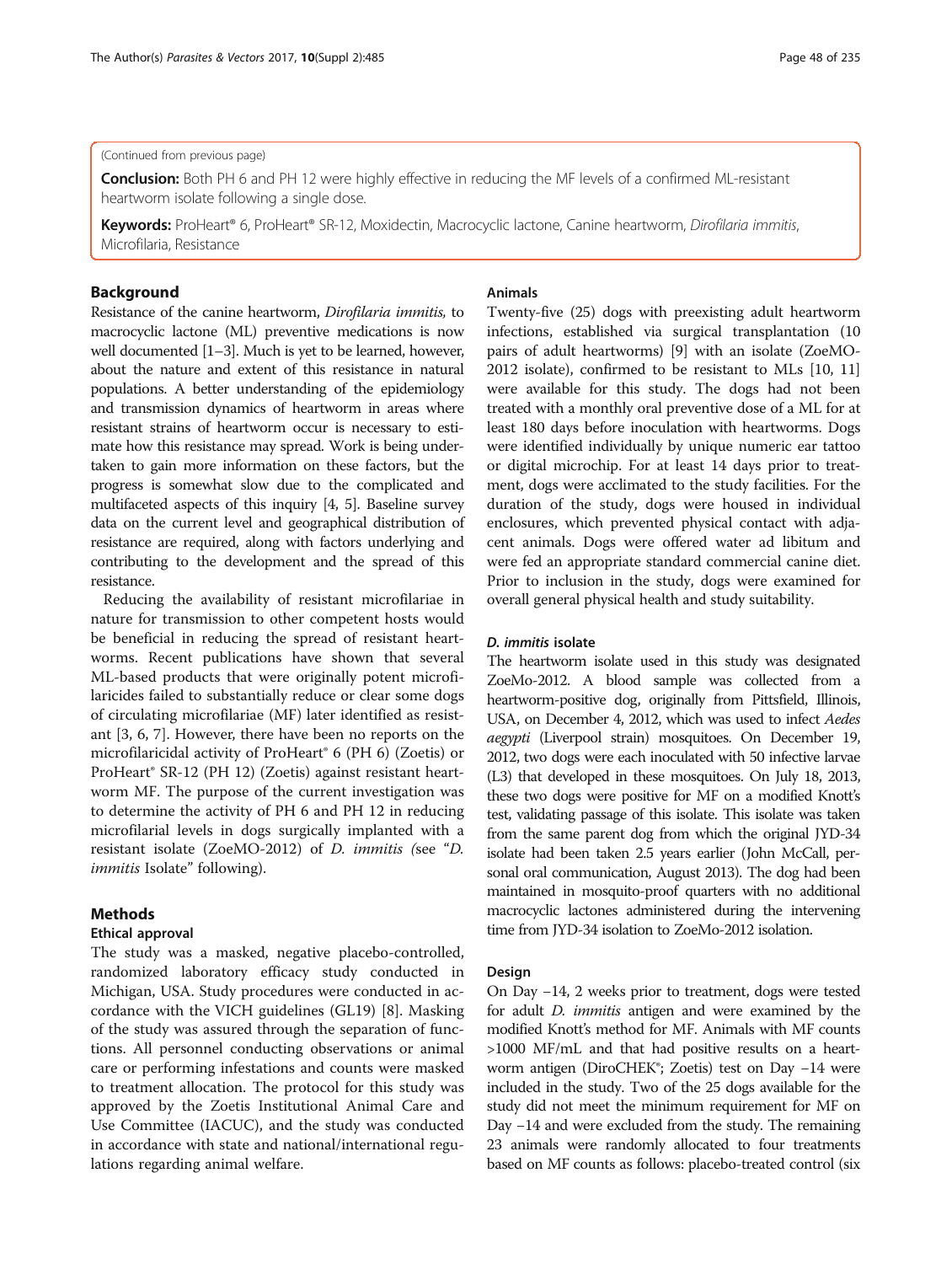<span id="page-2-0"></span>dogs), ProHeart® 6 (PH 6, six dogs), ProHeart® SR-12 (PH 12, five dogs), and oral moxidectin (six dogs/group).

## Treatment

On Day −7, each dog was weighed and given a physical examination. On Day 0, control dogs were administered a single subcutaneous (SC) saline injection (0.05 mL/kg); PH 6 dogs were administered a single SC injection of 0.17 mg/kg body weight (BW) according to label directions; PH 12 dogs were administered a single SC dose of 0.5 mg/kg BW according to label directions; and dogs in the oral moxidectin group were given a single oral dose of 0.25 mg/kg BW of moxidectin in a gelatin capsule (hydroxypropyl methylcellulose moxidectin powder). Without any previous data available on which to select an oral dose of moxidectin for microfilaricidal efficacy against a resistant isolate, the authors chose the highest dose that was estimated could safely be given to MF-positive dogs.

#### Microfilariae and adult heartworm counts

Dogs in control and PH 6 groups were bled for MF counts on Days 0 (pretreatment), 1, 3, 7, 14, 21, 28, 42, 56, 84, 112, 140, and 168. Dogs treated with PH 12 and oral moxidectin at 0.25 mg/kg were bled for MF counts on Days 0, 1, 3, 7, 14, 21, 28, 42, 56, and 84.

Three control dogs and the dogs in the PH 12 and oral moxidectin groups were necropsied on Day 84 for adult heartworm counts, and the three remaining control dogs and the dogs in the PH 6 group were necropsied for adult worm counts on Day 168. Due to study management contraints and the priority of collecting PH 6 data, data collection for PH 12 was concluded on Day 84. The three control dogs selected to be necropsied on day 84 were randomly selected prior to Day 84.

For recovery of adult heartworms, at the time of euthanasia each dog was given approximately 1 mL of heparin (1000 USP units/mL) intravenously, prior to a lethal- dose euthanasia solution. After euthanasia, the pleural and peritoneal cavities were examined for adult D. immitis worms, and the posterior and anterior venae cavae were clamped before removal of the heart and lungs. The precava, right atrium, right ventricle and pulmonary arteries (including

those coursing through the lungs) were dissected and examined for worms. The number and viability of worms recovered from each dog were determined.

## Animal observations

Dogs were observed regularly for general health and for adverse events associated with treatment. General health observations (GHOs) were conducted once daily during the acclimation period, twice daily on Days 0–3 (>12 h apart) and for the remainder of the study (>5 h apart). GHOs were conducted when clinical observations (COs) were not performed and included but were not limited to: observations of general physical appearance and behavior, abnormalities of food and water consumption, vomiting/regurgitation and appearance of urine and feces. A suitably experienced veterinarian conducted COs according to the following schedule: Day  $-14$  ( $\pm$  2 days); Day 0 immediately prior to treatment and 2 to 4 h posttreatment; once daily on Days 1 to 7; once weekly during Days 8 to 84; and once per month during Days 85 to 168. COs included but were not limited to: overall condition, general attitude and cognition, evaluation for vomiting, abnormal feces, abnormal urine, abnormal appetite and any type of hypersensitivity reactions (anaphylaxis, shock, collapse, respiratory distress, depression or fever).

## Results

No adverse events associated with treatment with either PH 6, PH 12, or oral moxidectin (0.25 mg/kg) were observed for any dog. Mean MF counts in control dogs were 15,000.0 MF/mL on Day 0, with a somewhat variable but general overall trend toward increasing levels of MF as the study progressed (Table 1). On Day 7, control MF counts dropped to a mean of 12,566.7 MF/mL (the lowest of the study) before rebounding to 14,756.7 MF/ mL on Day 14 and further to 23,133.3 MF/mL on Day 112 and finally to 26,633.3 MF/mL on Day 168. It should be noted that all six control dogs were used for percentage reduction calculation for the first 84 days, and for the final 80 days (to Day 168) the remaining three matched control dogs were used for efficacy calculation.

Microfilarial counts for both PH 6 and PH 12 decreased gradually over time compared with those in control

Table 1 Mean microfilariae (MF) counts (per mL) after treatment with a single SC dose of either PH 6 (0.17 mg/kg) or PH 12 (0.5 mg/kg) or a single oral treatment with moxidectin (0.25 mg/kg) on Day 0

| Day of Study                              |                 |                          |                                   |        |        |        |        |                   |        |                   |                                                                                                                      |                     |       |
|-------------------------------------------|-----------------|--------------------------|-----------------------------------|--------|--------|--------|--------|-------------------|--------|-------------------|----------------------------------------------------------------------------------------------------------------------|---------------------|-------|
| <b>Test Group</b>                         |                 |                          |                                   |        | 14     | 21     | 28     | 42                | 56     | 84                |                                                                                                                      | 140                 | 168   |
| Control                                   |                 |                          |                                   |        |        |        |        |                   |        |                   | 15,000.0 18,308.3 16,488.3 12,566.7 14,756.7 19,400.0 20,383.3 15,830.0 16,381.7 20,816.7 23,133.3 18,633.3 26,633.3 |                     |       |
| PH <sub>6</sub>                           |                 |                          | 13.916.7 16.531.7 11.796.7 3141.7 |        | 4358.3 | 4318.3 | 2755.0 | $1530.0^{\circ}$  | 1421.7 | 675.0             | 780 0 <sup>*</sup>                                                                                                   | $2037$ <sup>*</sup> | 176.8 |
| PH 12                                     |                 | 11.520.0 14.480.0 6330.0 |                                   | 2656.0 | 2486.0 | 2918.0 | 1786.0 | $916.2^{\degree}$ | 997.0  | $646.0^{\degree}$ | <b>NA</b>                                                                                                            | ΝA                  | NA.   |
| Oral Moxidectin<br>$(0.25 \text{ mg/kg})$ | 12.033.3 2501.7 |                          | 3138.3                            | 3213.3 | 2830.0 | 3833.3 | 3333.3 | 2040.0            | 2983.3 | 1531.7            | N.                                                                                                                   | ΝA                  | NA.   |

 $*$ Significantly different from control mean ( $P < 0.05$ )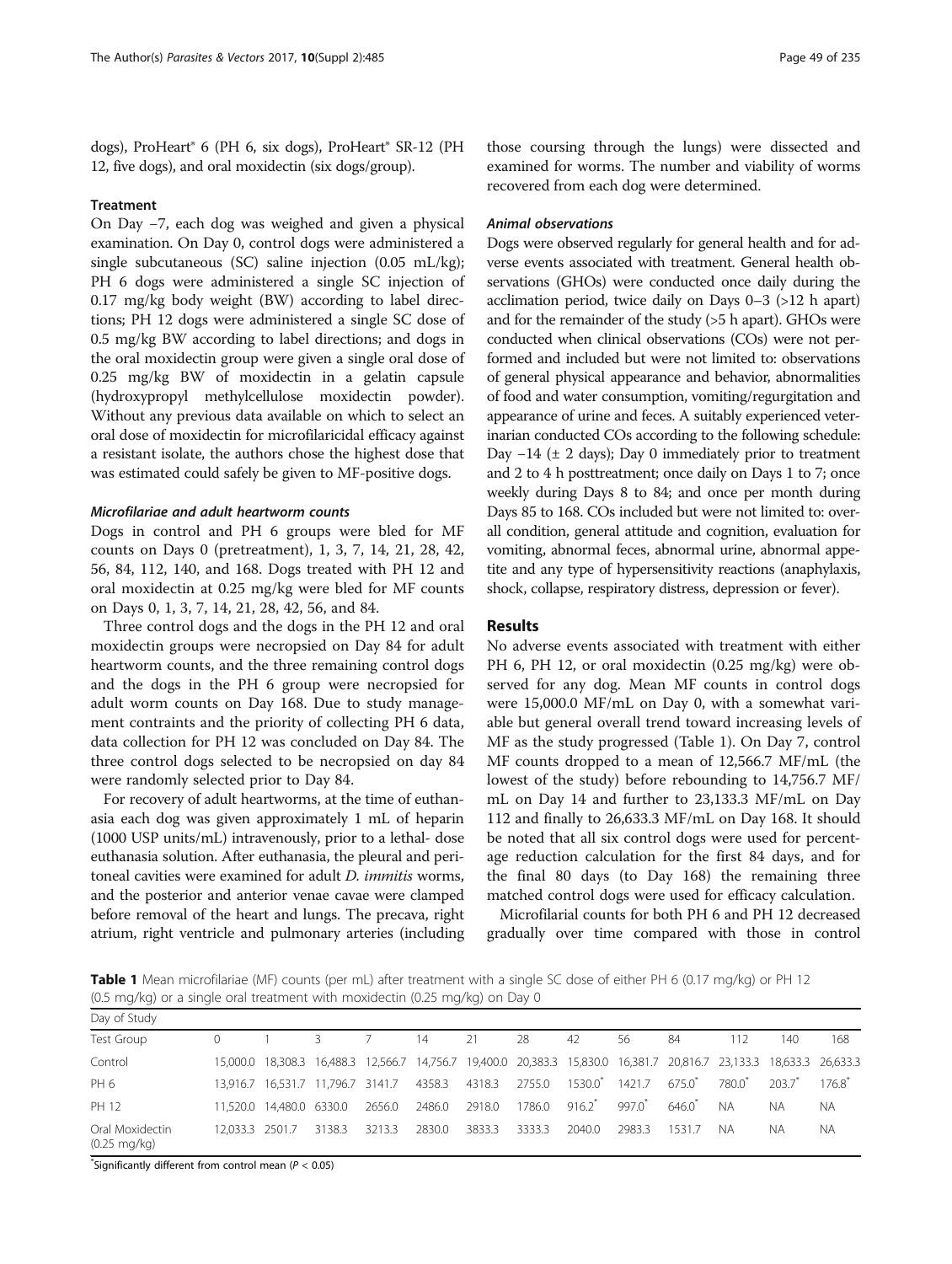Table 2 Percentage reduction in mean microfilaria (MF) counts (compared with control) after treatment with a single SC dose of either PH 6 (0.17 mg/kg) or PH 12 (0.5 mg/kg) or a single oral treatment with moxidectin (0.25 mg/kg) on Day 0

| Day of Study                 |      |      |                         |            |      |      |      |      |      |      |           |      |      |
|------------------------------|------|------|-------------------------|------------|------|------|------|------|------|------|-----------|------|------|
| Test Group                   |      |      | $\overline{\mathbf{3}}$ | $7\degree$ | 14   | 21   | 28   | 42   | 56   | 84   | 112       | 140  | 168  |
| PH <sub>6</sub>              | 72   | 9.7  | 28.5                    | 75.0       | 70.5 | 77.7 | 86.5 | 90.3 | 91.3 | 96.8 | 96.6      | 98.9 | 99.3 |
| PH 12                        | 23.2 | 20.9 | 61.6                    | 78.9       | 83.2 | 85.0 | 91.2 | 94.2 | 93.9 | 96.9 | <b>ND</b> | ND.  | ND.  |
| Oral Moxidectin (0.25 mg/kg) | 19.8 | 86.3 | 81.0                    | 74.4       | 80.8 | 80.2 | 83.6 | 87.1 | 81.8 | 92.6 | <b>ND</b> | ND.  | ND.  |

animals (Table [1\)](#page-2-0). Average reductions in MF counts for PH 6 were 9.7% on Day 1, increasing to 28.5 and 75.0% on Day 3 and 7, respectively, and further to 86.5% on Day 28 (Table 2; Fig. 1). On Day 42, average MF reduction increased to >90.3%. Reductions increased further over the next several months with reductions of 91.3, 96.8, 96.6, and 98.9% on Days 56, 84, 112, and 140, respectively. At the final time point (Day 168), the reduction was 99.3%. Mean MF counts decreased from 13,916.7 (range: 800– 34,500 MF/mL) on Day 0 to 176.8 on Day 168 (range: 1– 490 MF/mL) in PH 6 dogs (Table [1\)](#page-2-0). None of the PH 6 dogs was ever negative for MF, but one dog had a single MF on Day 168. Mean MF counts for PH 6 were significantly lower ( $P < 0.05$ ) than control counts on Days 42, 84, 112, 140, and 168 (Table 2).

Reductions in MF counts were similar for PH 6 and PH 12 (Table 2; Fig. 1). Average reductions in MF counts compared with controls for PH 12 were 20.9% on Day 1, increasing to 61.6 and 78.9% on Days 3 and 7, respectively and further to 91.2% on Day 28. On Days 42 and 56, MF reductions were 94.2 and 93.9%, respectively, increasing slightly to 96.9% on Day 84 (the last time point for this group). For PH 12, MF counts were similar to those for PH 6, with initial mean counts at 11,520 MF/mL and decreasing to 646 MF/ mL (675 MF/mL for PH 6) on Day 84. One dog had 0 MF on Days 56 and 84, despite having a high initial MF level (31,000 MF/mL on Day 0). Mean MF counts for PH 12 were significantly lower ( $P < 0.05$ ) than control counts on Days 42, 56, and 84 (Table 2).

For dogs receiving a single oral moxidectin treatment (0.25 mg/kg) on Day 0, MF levels decreased more rapidly immediately after treatment compared to those for PH 6 and PH 12, with a mean reduction of 86.3% on Day 1. However furthur reductions were not observed during the following 2 months. On Day 84 (the final time point), the reduction was 92.6%. In addition, mean MF counts for oral moxidectin were not significantly lower ( $P < 0.05$ ) than control counts on any of the count days.

The dogs treated with PH 12 and oral moxidectin and three control dogs were necropsied on Day 84 and the dogs treated with PH 6 and three controls were necropsied on Day Day 168 for recovery of adult heartworms (Table [3\)](#page-4-0). A mean of 15.3 and 16.7 of the 20 worms/dog initially transplanted were recovered from the control and PH 6-treated, respectively, indicating no effect of PH 6 on adult heartworms over the 168-day study period. The numbers of heartworms in the PH 12 and oral moxidectin groups were reduced by 19 and 14%, respectively; and there did appear to be a greater reduction of the female worms (30 and 23%, respectively) compared with controls. However, these reductions were not statistically different ( $P > 0.05$ ).

## **Discussion**

These are the first reported data showing the microfilaricidal effects of ProHeart® (PH 6 and PH 12) on a resistant isolate of D. immitis in the dog. Lack of efficacy of approved monthly preventive products containing selamectin, milbemycin oxime and ivermectin against the JYD-34 isolate has

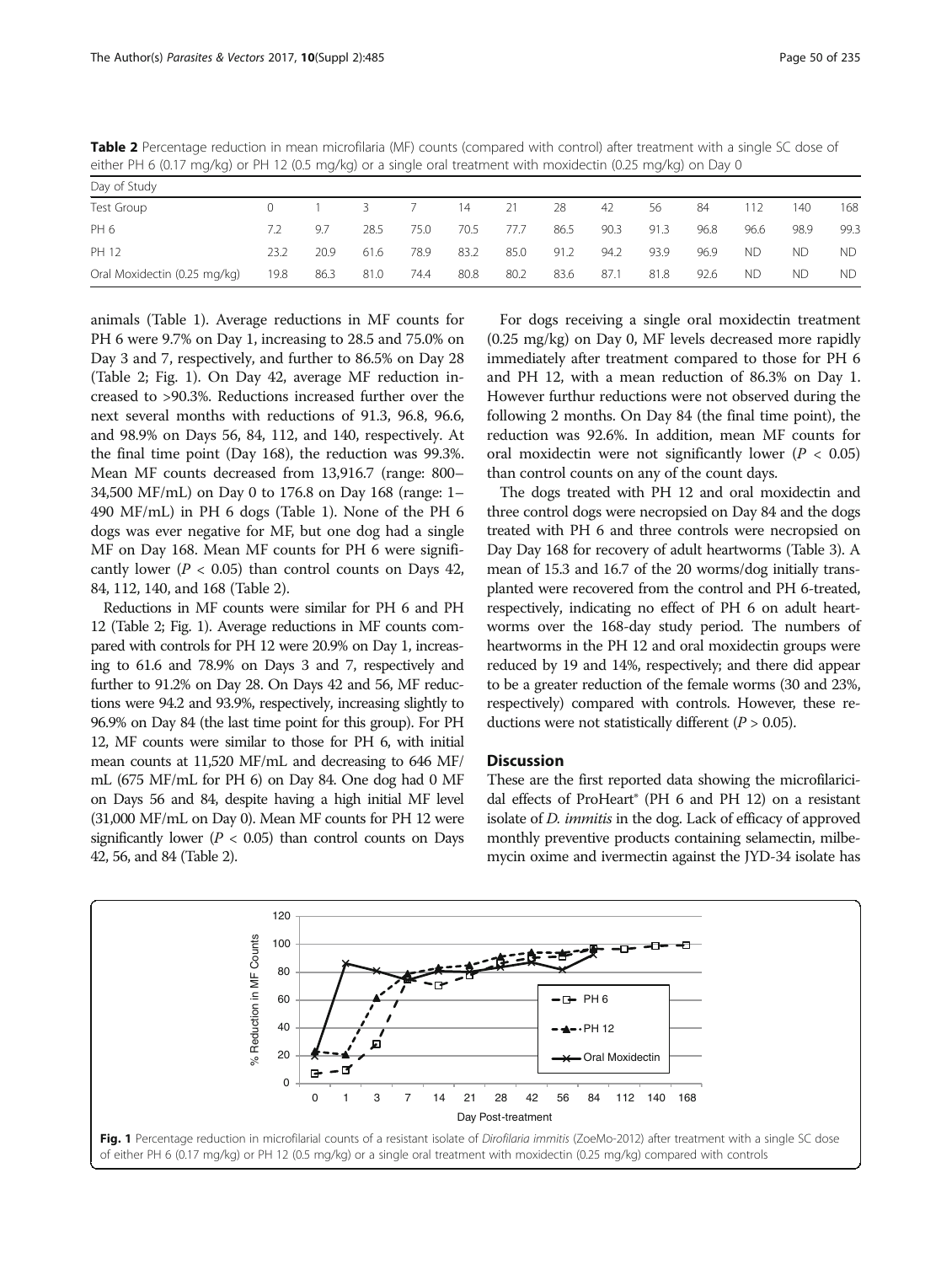<span id="page-4-0"></span>Table 3 Mean adult heartworm counts and percentage reductions at necropsy (compared with control) after treatment with a single SC dose of either PH 6 (0.17 mg/kg) or PH 12 (0.5 mg/kg) or a single oral treatment with moxidectin (0.25 mg/kg) on Day 0

| <b>Test Group</b>                         | Values              | Live Adult D. immitis Counts <sup>3</sup> |         |                   |  |  |  |
|-------------------------------------------|---------------------|-------------------------------------------|---------|-------------------|--|--|--|
|                                           |                     | Males                                     | Females | Total             |  |  |  |
| Control <sup>1</sup>                      | Mean                | 7.7                                       | 7.7     | 15.3 <sup>a</sup> |  |  |  |
| PH 6 <sup>1</sup>                         | Mean<br>% Reduction | 8.2                                       | 8.5     | 16.7 <sup>a</sup> |  |  |  |
|                                           |                     | 0%                                        | 0%      | 0%                |  |  |  |
| Control <sup>2</sup>                      | Mean                | 8.7                                       | 10.0    | $18.7^{\rm a}$    |  |  |  |
| PH 12 <sup>2</sup>                        | Mean<br>% Reduction | 7.7                                       | 6.5     | 14.9 <sup>a</sup> |  |  |  |
|                                           |                     | 5%                                        | 30%     | 19%               |  |  |  |
| Control <sup>2</sup>                      | Mean                | 8.7                                       | 10.0    | 18.7 <sup>a</sup> |  |  |  |
| Oral Moxidectin (0.25 mg/kg) <sup>2</sup> | Mean<br>% Reduction | 8.3                                       | 7.7     | 16.0 <sup>a</sup> |  |  |  |
|                                           |                     | 4%                                        | 23%     | 14%               |  |  |  |

<sup>1</sup>Necropsied on Day 168

<sup>2</sup>Necropsied on Day 84

 $3$ Surgically transplanted with 10 pairs of heartworms  $\sim$ 12 weeks prior to treatment

<sup>a</sup>Means with the same superscripts and not statistically different ( $P > 0.05$ )

been previously demonstrated [\[2](#page-5-0)], suggesting that this isolate is resistant to approved doses of some MLs. Additional genetic analysis of markers associated with resistance [[1](#page-5-0)] along with evidence of heritable resistance characteristics [[3](#page-5-0)] have allowed us to confirm this resistance.

Subsequently, we have confirmed that both the JYD-34 and ZoeMo-2012 isolates, as well as several other recent field isolates (ZoeLA and AMAL), are ML-resistant through both phenotypic testing in dogs using an oral preventive dose (3 μg/kg) of moxidectin [\[10](#page-5-0)] and by genetic testing of the isolates using genetic marker analysis [\[11\]](#page-5-0).

All MLs have demonstrated microfilaricidal effects on susceptible microfilariae [\[12](#page-5-0)–[23\]](#page-5-0), and one of these MLs in a product (Advantage Multi®; Bayer) with the active ingredient moxidectin (2.5%, topical) has a claim for this indication [[24](#page-5-0)]. However, none of these products, except ProHeart<sup>®</sup> 6 and ProHeart® SR-12 reported here, has demonstrated microfilaricidal potency against a resistant heartworm isolate. A product that has the ability to reduce MF levels of resistant strains substantially could be useful in reducing the overall risk of transmission of these strains in a natural population where resistant heartworm strains occur.

Additional surveillance work on the baseline prevalence of heartworm resistance, along with periodic monitoring across the United States, is needed to understand more completely the risk that populations of animals have to exposure to resistant heartworms; and some of this work has already begun [[4](#page-5-0)].

## Conclusions

Both PH 6 and PH 12 reduced microfilarial levels of a confirmed resistant isolate of D. immitis (ZoeMO-12) by >92% at 84 days and for PH 6 by >99% at 168 days after a single subcutaneous injection.

#### Abbreviations

COs: Clinical observations; GHOs: General health observations; MF: Microfilariae; ML: Macrocyclic lactone; SC: Subcutaneous

#### Funding

The work reported herein was funded by and conducted under the direction of Zoetis Inc. The article's publication fee was funded by the American Heartworm Society.

#### Availability of data and materials

All data generated or analyzed during this study are included in this published article.

#### About this supplement

This article has been published as part of Parasites and Vectors Volume 10 Supplement 2, 2017: Proceedings of the 15th American Heartworm Society Triennial Symposium 2016. The full contents of the supplement are available online at https://parasitesandvectors.biomedcentral.com/articles/ supplements/volume-10-supplement-2.

#### Authors' contributions

All authors participated in study and protocol design and reviewed and approved the manuscript. HF conducted the statistical analysis.

#### Ethics approval

All animal work was performed at Zoetis Inc., and all protocols for these studies were approved by the appropriate animal welfare committees or governing authorities; and studies were conducted in accordance with state and national/international regulations regarding animal welfare.

#### Consent for publication

Not applicable.

#### Competing interests

All authors are current employees of Zoetis.

#### Publisher's Note

Springer Nature remains neutral with regard to jurisdictional claims in published maps and institutional affiliations.

#### Author details

<sup>1</sup> Zoetis, Veterinary Medicine Research and Development, 333 Portage Street, Kalamazoo, MI 49007, USA. <sup>2</sup>Veterinary Operations, Zoetis, 10 Sylvan Way Parsippany, NJ 07054, USA.